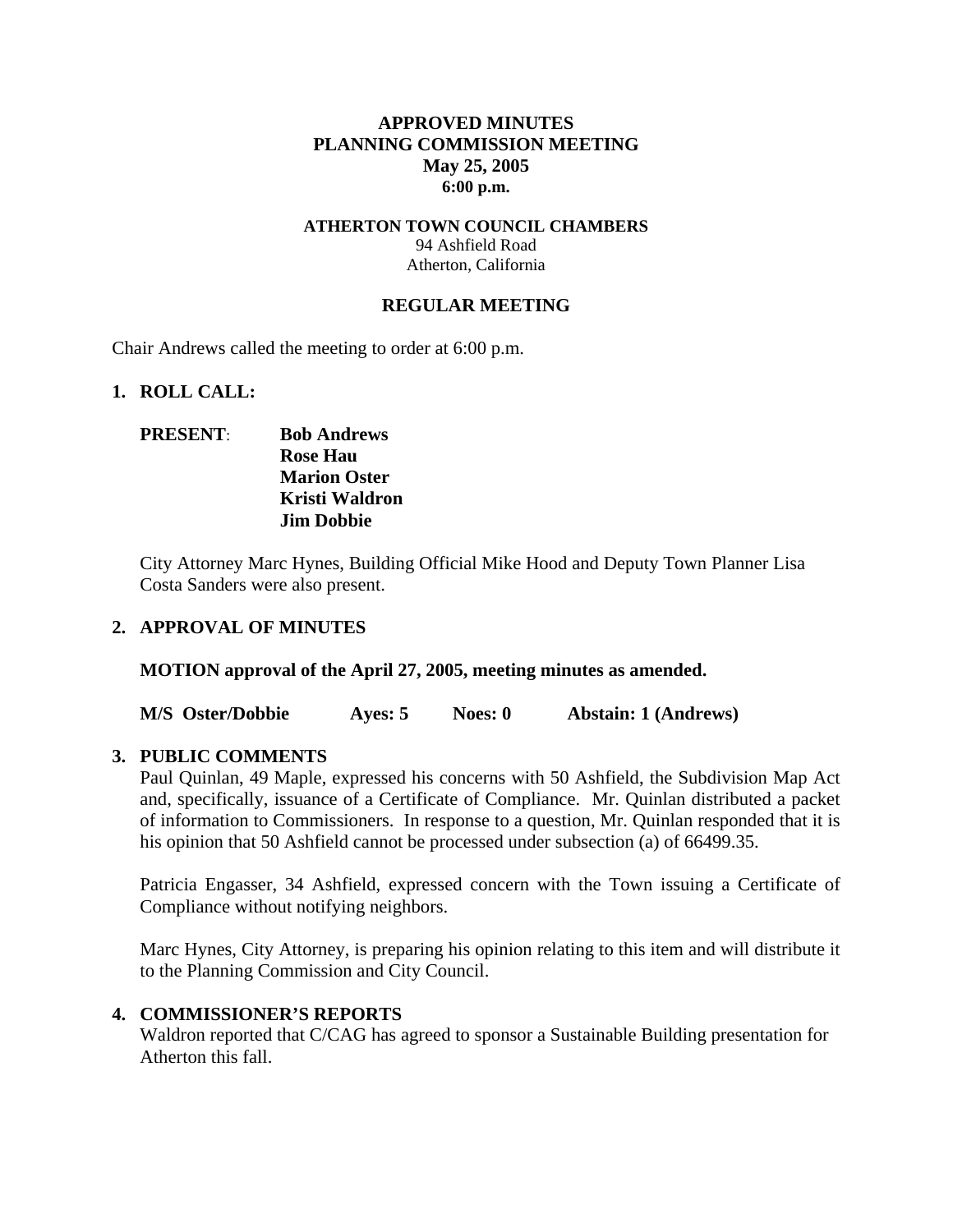April 27, 2005 Planning Commission Minutes Page -2-

# **5. GENERAL PLAN COMMITTEE REPORTS**

None

#### **6. STAFF REPORTS**

Lisa Costa Sanders reported that the City Council at its last meeting extended an urgency ordinance requiring a Conditional Use Permit for the moving of any historical artifact within the Town. She further stated that the purchaser has withdrawn his/her Conditional Use Permit request at 42 Flood Circle, and that the seller has taken over the request. This item is tentatively scheduled for the June 22, 2005, Planning Commission meeting.

### **PUBLIC HEARINGS**

7. **Heritage Tree Removal Permit and Negative Declaration – 199 Burns** – Heritage Tree removal request and Negative declaration to allow the removal of 18 heritage trees. Atherton Municipal Code Section 8.10.

Lisa Costa Sanders presented the staff report and noted the reasons outlined in the staff report to support the request.

Paul Hammack, applicant, noted the improvements they plan to make to the property that conflicts with these trees.

**MOTION to find that the Initial Study and Draft Mitigated Negative Declaration prepared for this project are adequate and in conformance with the California Environmental Quality Act. It is further moved that the Planning Commission adopt the Mitigated Negative Declaration for the 199 Burns Avenue Tree Removal project.** 

**M/S Dobbie/Oster Ayes: 5 Noes: 0** 

**MOTION to approve the Heritage Tree Removal permit at 199 Burns Avenue to allow the removal of eighteen heritage trees based on the following finding and subject to the conditions contained in the Heritage Tree Removal Permit.** 

**M/S Dobbie/Waldron Ayes: 5 Noes: 0** 

#### *Finding:*

- 1. The removal of the trees would not be contrary to the purpose and intent of the Atherton General Plan.
- **8. Ordinance Amendment Special Events Ordinance -** Ordinance Amendment to repeal Atherton Municipal Code Section 8.52 and to amend the requirements and replace with Chapter 17.38 of the Atherton Municipal Code.

Lisa Costa Sanders reviewed the proposed changes to the Special Events requirements.